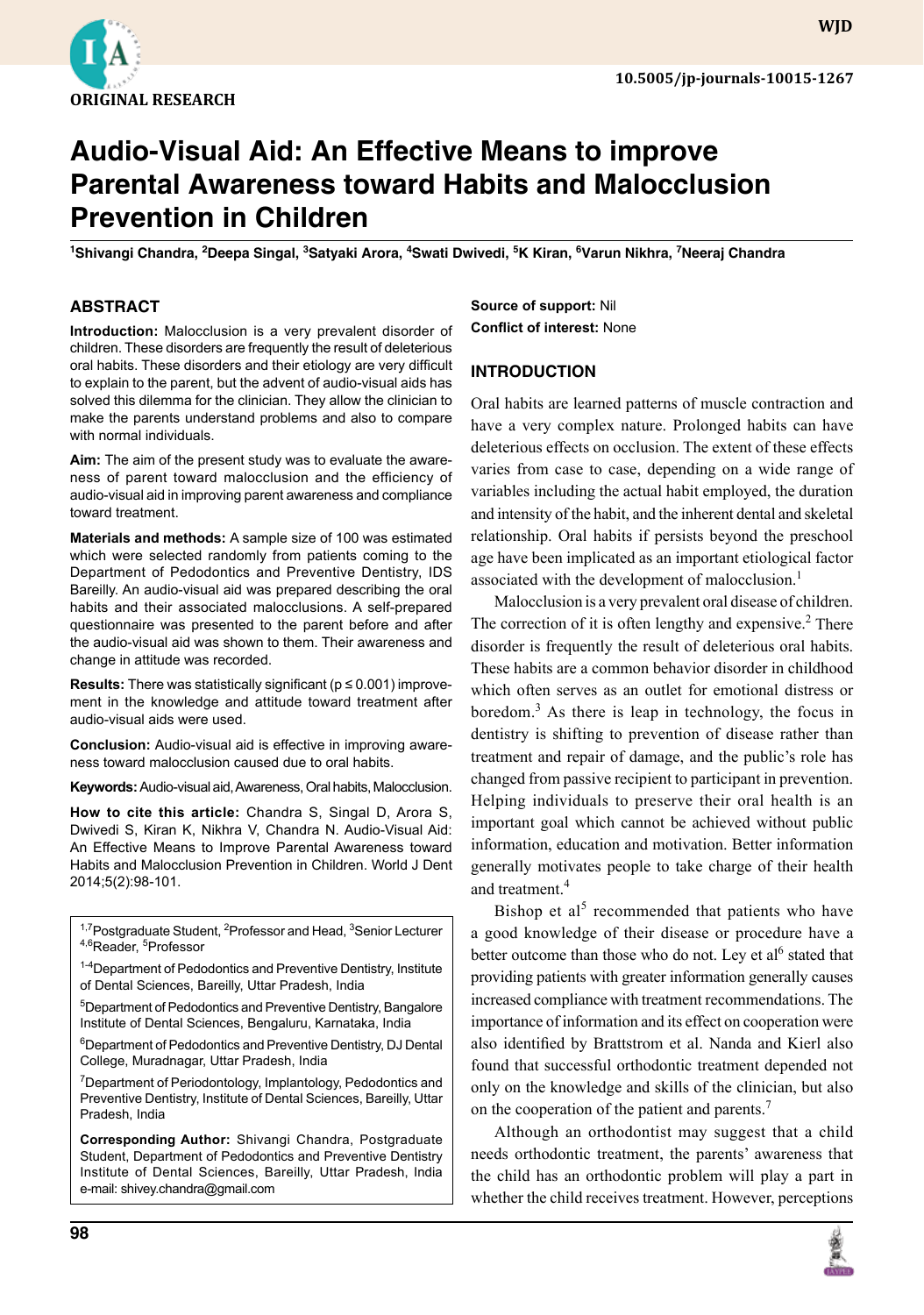of orthodontic treatment need are multifactorial and are influenced by elements other than indices of normative orthodontic treatment needs.<sup>8</sup>

A wide variety of oral habits in infants and young child has been the center of much controversy for many years. Parents, pediatricians, psychologist, speech pathologists and Pedodontists have discussed and argued the significance of these habits, each from the view point of expertise and responsibility. Early diagnosis of abnormal habits may allow both dentists and parents to discourage these habits to avoid negative consequence.<sup>9</sup>

Hence, this study was conducted to evaluate the awareness of parents toward malocclusion and the effect of the efficiency of an audio visual aid in improving awareness and compliance toward treatment.

#### **METHODOLOGY**

#### **Sample**

The study was conducted on 100 children aged between 7 and 9 years that were selected by using random cluster sampling from the patients visiting the department of Pedodontics and preventive dentistry, Institute of Dental Sciences, Bareilly. The inclusion criteria were presence of deleterious oral habits and no previous use of an orthodontic appliance. Patients who were undergoing orthodontic treatment were excluded because they were likely to receive different information that might have influenced the results. Informed consent was asked from parents for enrolling their children in the study.

#### **Data Collection**

A video was made explaining in details about oral habits and its effects to dentition. A self-made questionnaire was prepared to collect the information pertaining to the study and to assess parents' awareness and knowledge toward malocclusion resulting from oral habits. The questions were divided into three major domains:

- Knowledge about habits present in children
- Knowledge about habit leading to malocclusion
- To evaluate attitude of parents toward correction of habit and malocclusion after audio-visual display.

There were 12 questions with a closed response format that allowed subject to choose from a fixed number of alternatives. It was designed both in Hindi and English. The questionnaire was distributed to parents before and immediately after the audio-visual aid. The questionnaire was scored to record a mean score for each of the three sections and a total score. The reliability of the questionnaire was measured by pretesting it on a group of 20 people before it was used for the final research.

#### **RESULTS**

The awareness percentage for each group of questions was compared before and after audio visual aid was shown. All data were analyzed by Mann-Whitney test.

The awareness percentage of knowledge about habits present in children before audio-visual aid was 24% which increased to 96% (Graph 1).

The awareness percentage of knowledge about habit leading to malocclusion before audio-visual aid was 20% which increased to 96 % (Graph 2).

The awareness percentage of the change in attitude of parents toward correction of habit and malocclusion after audio-visual display was from 46 to 88% (Graph 3).

The change in awareness was statistically highly significant ( $p < 0.001$ ) showing that video was significantly effective in raising awareness (Table 1 and Graph 4).





**Graph 1:** Knowledge about habit present in children **Graph 2:** Knowledge about habit leading to malocclusion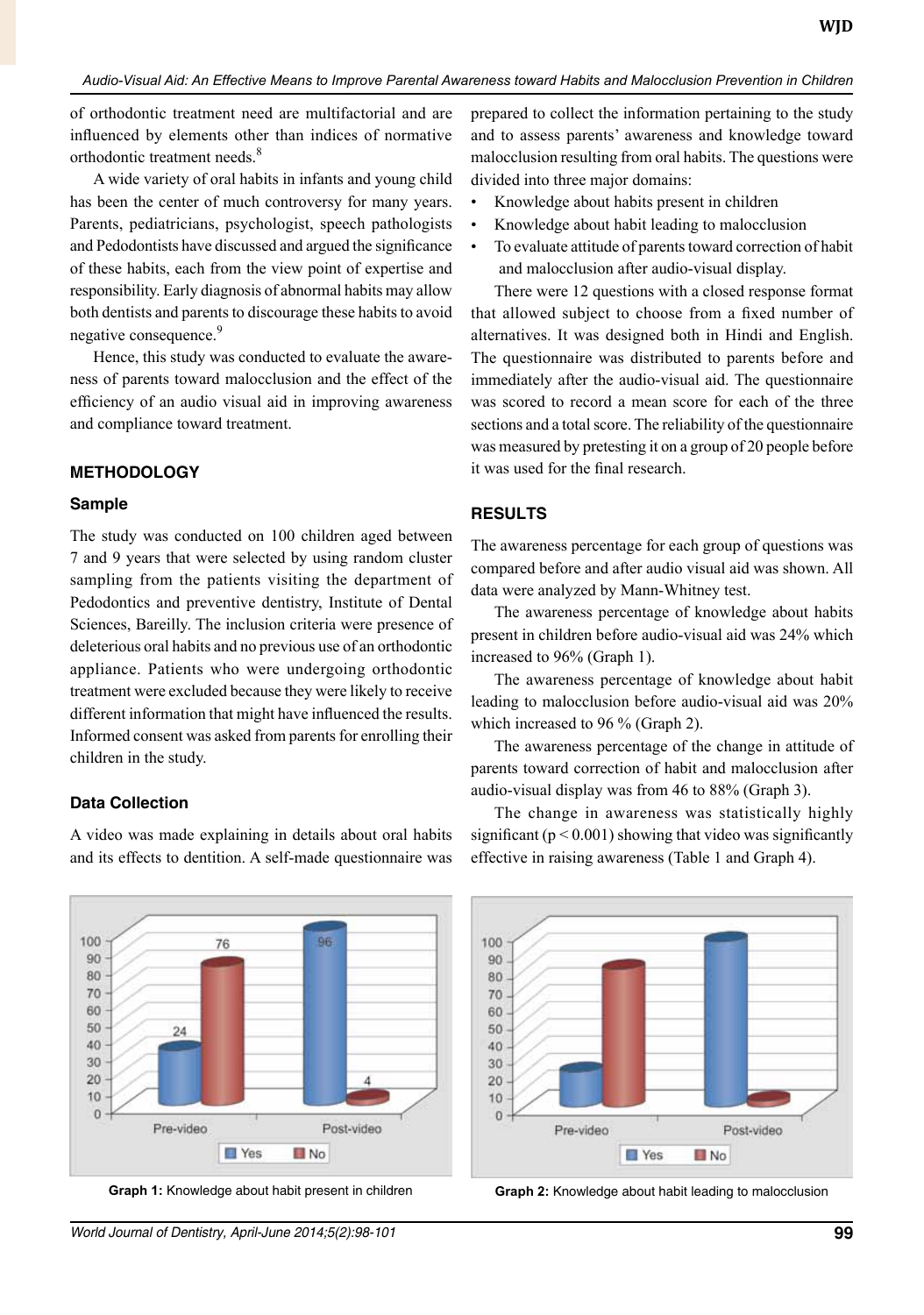

**Graph 3:** Attitude of parent toward correction of habit and malocclusion

**Table 1:** Awareness scores

| Table T. Awareness scores |                 |                 |
|---------------------------|-----------------|-----------------|
| Awareness score           | Pre-video       | Post-video      |
| 0                         | 38              | 0               |
|                           | 26              | 0               |
| 2                         | 6               | 2               |
| 3                         | 8               | 2               |
| 4                         | 12              | 10              |
| 5                         | 2               | 38              |
| 6                         | 8               | 48              |
| Total                     | 100             | 100             |
| Range                     | 0-6             | 2-6             |
| Mean $\pm$ SD             | $1.68 \pm 1.93$ | $5.28 \pm 0.88$ |

## **DISCUSSION**

In India dental awareness among various strata of society is still a farfetched dream. Hence, we have done audio-visual study regarding awareness toward malocclusion due to oral habits in Rohillkhand region of Uttar Pradesh, which is first of its kind.

The age range of students chosen for this study was 7 to 9 years. As this is the age at which the first orthodontist appointment is recommended. However, only one-third of parents knew the appropriate age for first examination of their children for malocclusion. In Pietilä and Pietilä's<sup>10</sup> study most parents thought 7 to 8 years was the best age for starting orthodontic treatment. In our study, only the parents' opinions were asked, because we believed that 7 to 9 years old children were too young to assess their awareness of this issue.

Variations in educational level of the participants might also have an effect on parents' answers.<sup>11,12</sup> Thus, our questionnaire used simple language and was designed to be easy to understand for participants of different socioeconomic levels. The actual reading ability of some individuals is even lower than the level of education completed.



**Graph 4:** Awareness score pre- and post-video

We found that in the random sample of parents which we undertook for the study 24.9% parents were unaware of oral habits. It is in tandem with a study done by Danaei et al<sup>4</sup> 25.4% but our study is in contrast with the study conducted by Hirst showed that 70% of parents knew about oral habits.13

Our study showed that only 20% of parents were aware about oral habits causing malocclusion. This finding is in conjunct with study done by S Momeni Danaei et al,<sup>4</sup> While a study done by Mugonzibwa et al showed that 85% parents knew that oral habit causes malocclusion.<sup>14</sup>

Similar to the result obtained in our study regarding the effectiveness of audio-visual aid past studies done by Lisa H Alsada et al,<sup>15</sup> Sadeq Ali Saad et al,<sup>16</sup> Prabhakar et al<sup>17</sup> and Mamta Habbal et al<sup>18</sup> has also shown that audio-visual aid promises to be an effective tool in increasing awareness and knowledge.

## **CONCLUSION**

In India, as TV Cinemas have reached nearly every part of our country, the biggest drawback is that they mainly focuses on entertainment and political issues.

We need strong political will from government to implement such programs in national channels. To summarize the scenario, there is paucity of surveys generating a need to conduct more such survey. For communication to be effective, the message must be understood and remembered future research should focus on methods of improving communication with lay people and patients.

## **References**

1. Bhayya DP, Shyagali TR. Prevalence of oral habits in 11 to 13-year-old school children in Gulbarga city, India. Virtual J Orthodont 1996.